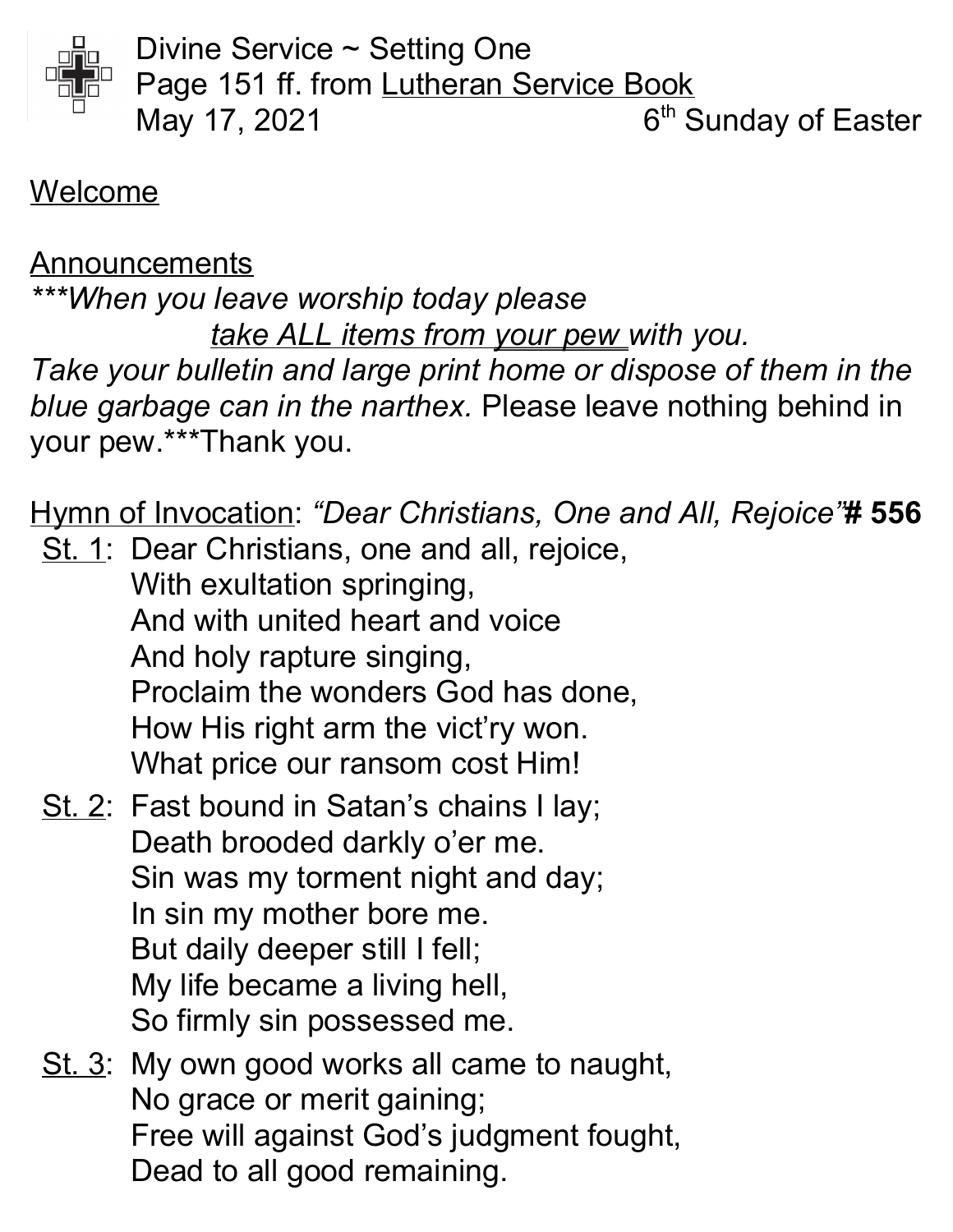My fears increased till sheer despair Left only death to be my share; The pangs of hell I suffered.

- St. 4: But God had seen my wretched state Before the world's foundation, And mindful of His mercies great, He planned for my salvation. He turned to me a father's heart; He did not choose the easy part But gave His dearest treasure.
- St. 5: God said to His belovèd Son: "It's time to have compassion. Then go, bright jewel of My crown, And bring to all salvation. From sin and sorrow set them free; Slay bitter death for them that they May live with You forever."
- St. 6: The Son obeyed His Father's will, Was born of virgin mother; And God's good pleasure to fulfill, He came to be my brother. His royal pow'r disguised He bore; A servant's form, like mine, He wore To lead the devil captive.
- St. 7: To me He said: "Stay close to Me, I am your rock and castle. Your ransom I Myself will be; For you I strive and wrestle. For I am yours, and you are Mine, And where I am you may remain; The foe shall not divide us.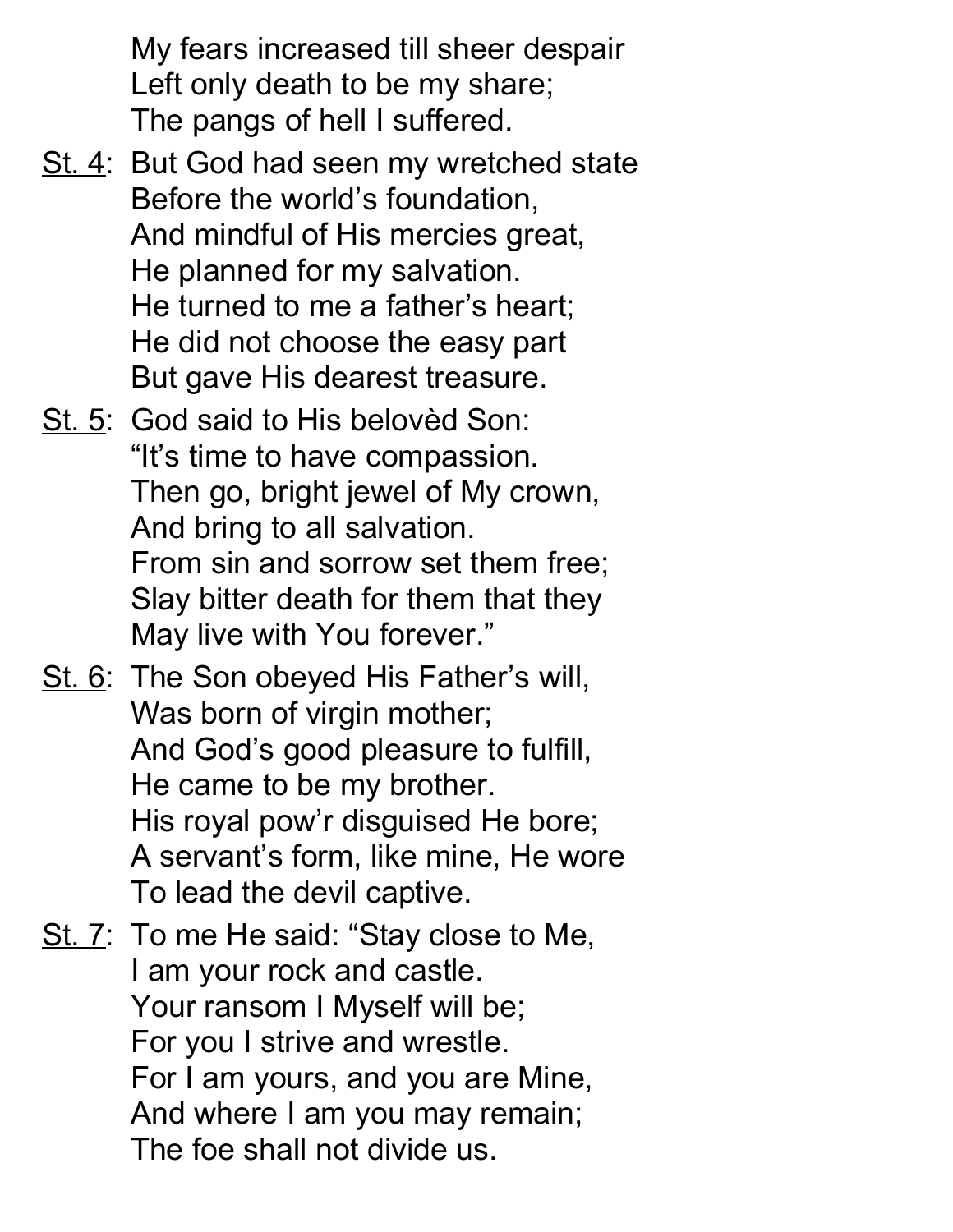St. 8: "Though he will shed My precious blood, Me of My life bereaving, All this I suffer for your good; Be steadfast and believing. Life will from death the vict'ry win; My innocence shall bear your sin, And you are blest forever.

St. 9: "Now to My Father I depart, From earth to heav'n ascending, And, heavn'ly wisdom to impart, The Holy Spirit sending; In trouble He will comfort you And teach you always to be true And into truth shall guide you.

St. 10: "What I on earth have done and taught Guide all your life and teaching; So shall the kingdom's work be wrought And honored in your preaching. But watch lest foes with base alloy The heav'nly treasure should destroy; This final word I leave you."

## Stand

(The sign of the cross may be made by all in remembrance of their Baptism.)

- **P** In the name of the Father and of the  $\pm$  Son and of the Holy Spirit.
- C Amen.
- $\mathbf P$  If we say we have no sin, we deceive ourselves, and the truth is not in us.
- C But if we confess our sins, God, who is faithful and just, will forgive our sins and cleanse us from all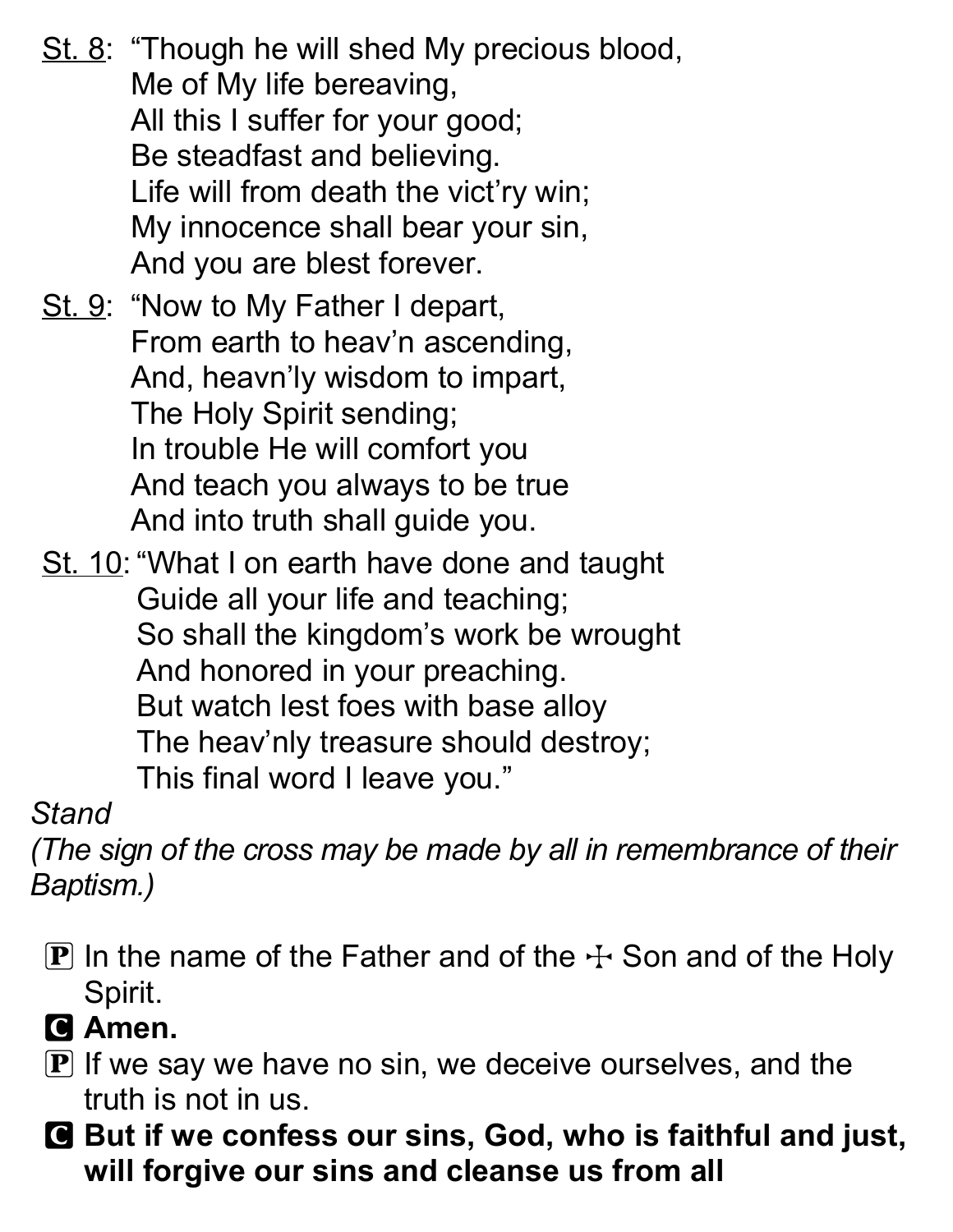#### unrighteousness.

(Silence for reflection on God's Word and for self-examination.)

- $\bf{P}$  Let us now confess our sins to God our Father, together.
- C Most merciful God, we confess that we are by nature sinful and unclean. We have sinned against You in thought, word, and deed, by what we have done and by what we have left undone. We have not loved You with our whole heart; we have not loved our neighbors as ourselves. We justly deserve Your present and eternal punishment. For the sake of Your Son, Jesus Christ, have mercy on us. Forgive us, renew us, and lead us, so that we may delight in Your will and walk in Your ways to the glory of Your holy name. Amen.
- $\mathbf P$  In the mercy of almighty God, Jesus Christ was given to die for us, and for His sake God forgives us all our sins. To those who believe in Jesus Christ He gives the power to become the children of God and bestows on them the Holy Spirit. May the Lord, who has begun this good work in us, bring it to completion in the day of our Lord Jesus Christ.

# **Q** Amen.

## Introit

- $\boxed{\mathbf{P}}$  Your word is a lamp to my feet
- **Q** and a light to my path.
- P Forever, O Lord, your word
- **G** is firmly fixed in the heavens.
- **P** Your faithfulness endures to all generations;
- C you have established the earth, and it stands fast.
- $\mathbf{P}$  By your appointment they stand this day,
- C for all things are your servants.
- $\bf{P}$  If your law had not been my delight,
- **C** I would have perished in my affliction.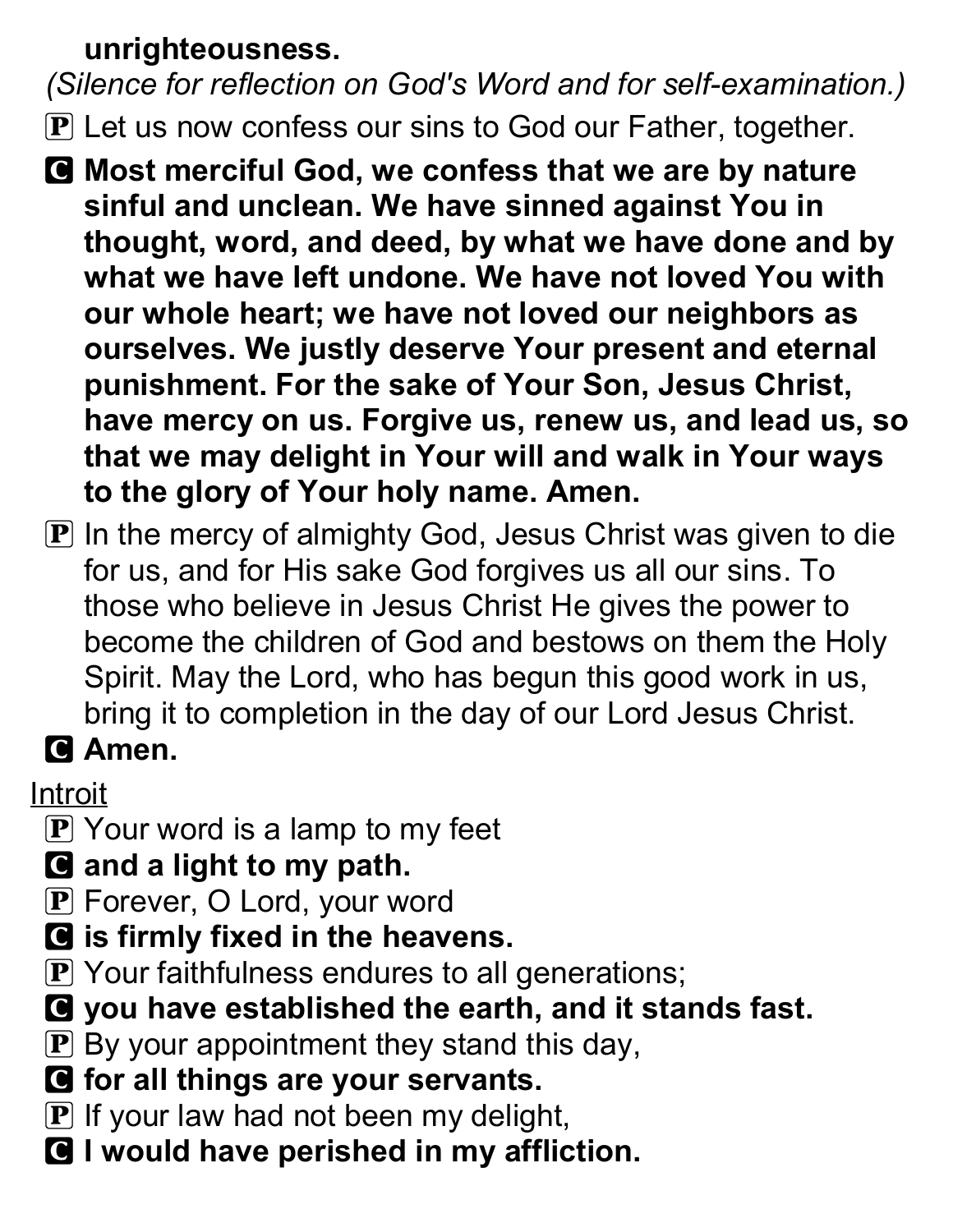- $\mathbf{P}$  I will never forget your precepts,
- G for by them you have given me life. Glory be to the Father and to the Son and to the Holy Spirit; as it was in the beginning, is now, and will be forever. Amen.
- $\boxed{\mathbf{P}}$  Your word is a lamp to my feet
- **G** and a light to my path.

Kyrie 5 and 152

- $\mathbf P$  In peace let us pray to the Lord.
- **G** Lord, have mercy.
- $\mathbf P$  For the peace from above and for our salvation let us pray to the Lord.
- **G** Lord, have mercy.
- $\mathbf P$  For the peace of the whole world, for the well-being of the Church of God, and for the unity of all let us pray to the Lord.
- **G** Lord, have mercy.
- $\bf{P}$  For this holy house and for all who offer here their worship and praise let us pray to the Lord.
- **G** Lord, have mercy.
- **P** Help, save, comfort, and defend us, gracious Lord.
- **G** Amen.

# Gloria in Excelsis J. New York 158, 154

- P Glory to God in the highest, and peace to His people on earth.
- C Lord God, heavenly king, almighty God and Father: We worship You, we give You thanks, we praise You for Your glory. Lord, Jesus Christ, only Son of the Father, Lord, God, Lamb of God: You take away the sin of the world; have mercy on us. You are seated at the right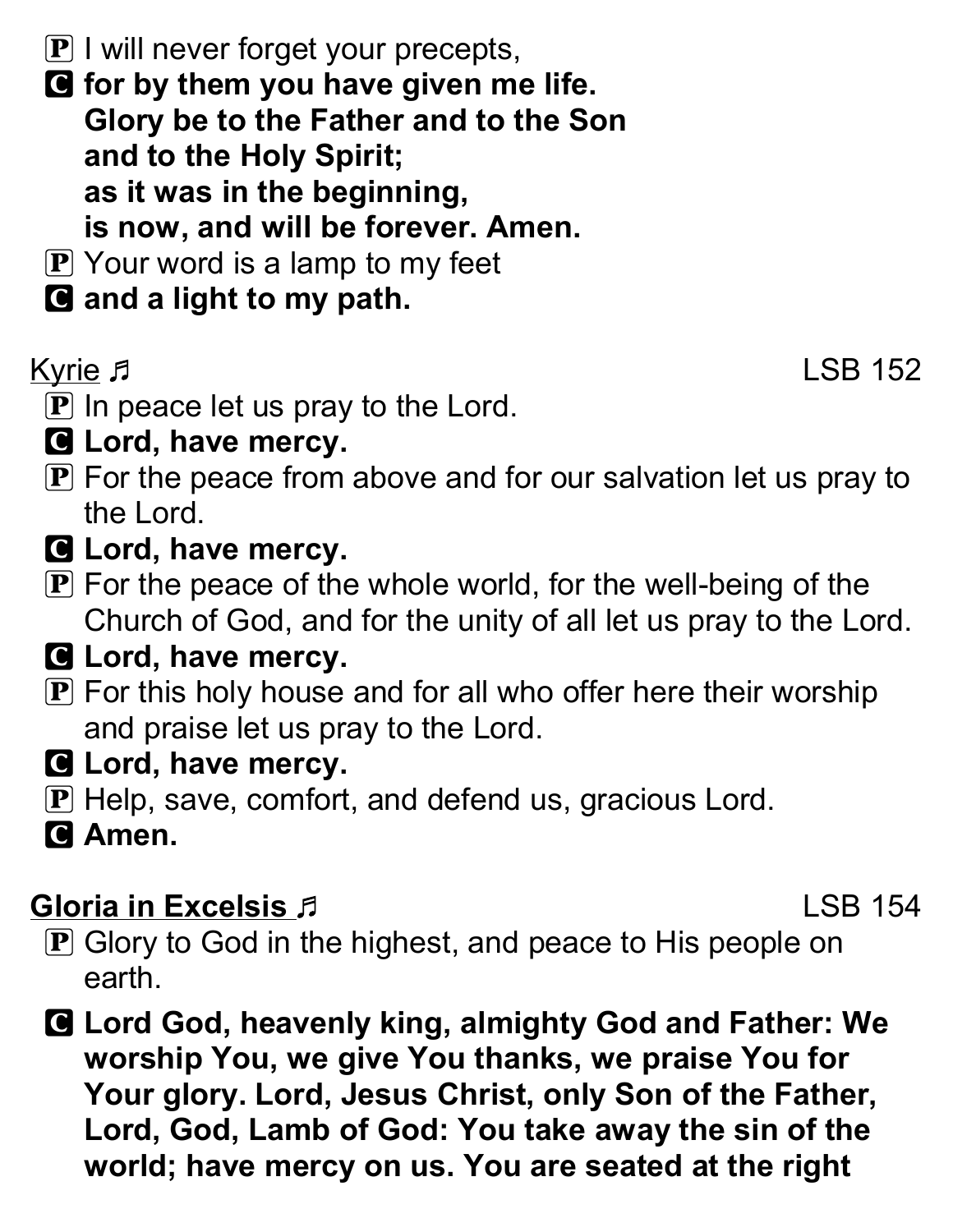hand of the Father; receive our prayer. For You alone are the Holy One, You alone are the Lord, You alone are the Most High, Jesus Christ, with the Holy Spirit, in the glory of God, the Father. Amen.

#### Salutation and Collect of the Day  $\beta$  LSB 156

- $\mathbf{P}$  The Lord be with you.
- C And also with you.
- $\mathbf P$  Let us pray.
- C O God, the giver of all that is good, by Your holy inspiration grant that we may think those things that are right and by Your merciful guiding accomplish them; through Jesus Christ, Your Son, our Lord, who lives and reigns with You and the Holy Spirit, one God, now and forever.
- **G** Amen.

Sit

# Old Testament Reading and Testament Reading and Testament Reading

<sup>16</sup>Now while Paul was waiting for them at Athens, his spirit was provoked within him as he saw that the city was full of idols. <sup>17</sup>So he reasoned in the synagogue with the Jews and the devout persons, and in the marketplace every day with those who happened to be there. <sup>18</sup>Some of the Epicurean and Stoic philosophers also conversed with him. And some said, "What does this babbler wish to say?" Others said, "He seems to be a preacher of foreign divinities"—because he was preaching Jesus and the resurrection. <sup>19</sup>And they took hold of him and brought him to the Areopagus, saying, "May we know what this new teaching is that you are presenting?  $20$ For you bring some strange things to our ears. We wish to know therefore what these things mean."  $21$ Now all the Athenians and the foreigners who lived there would spend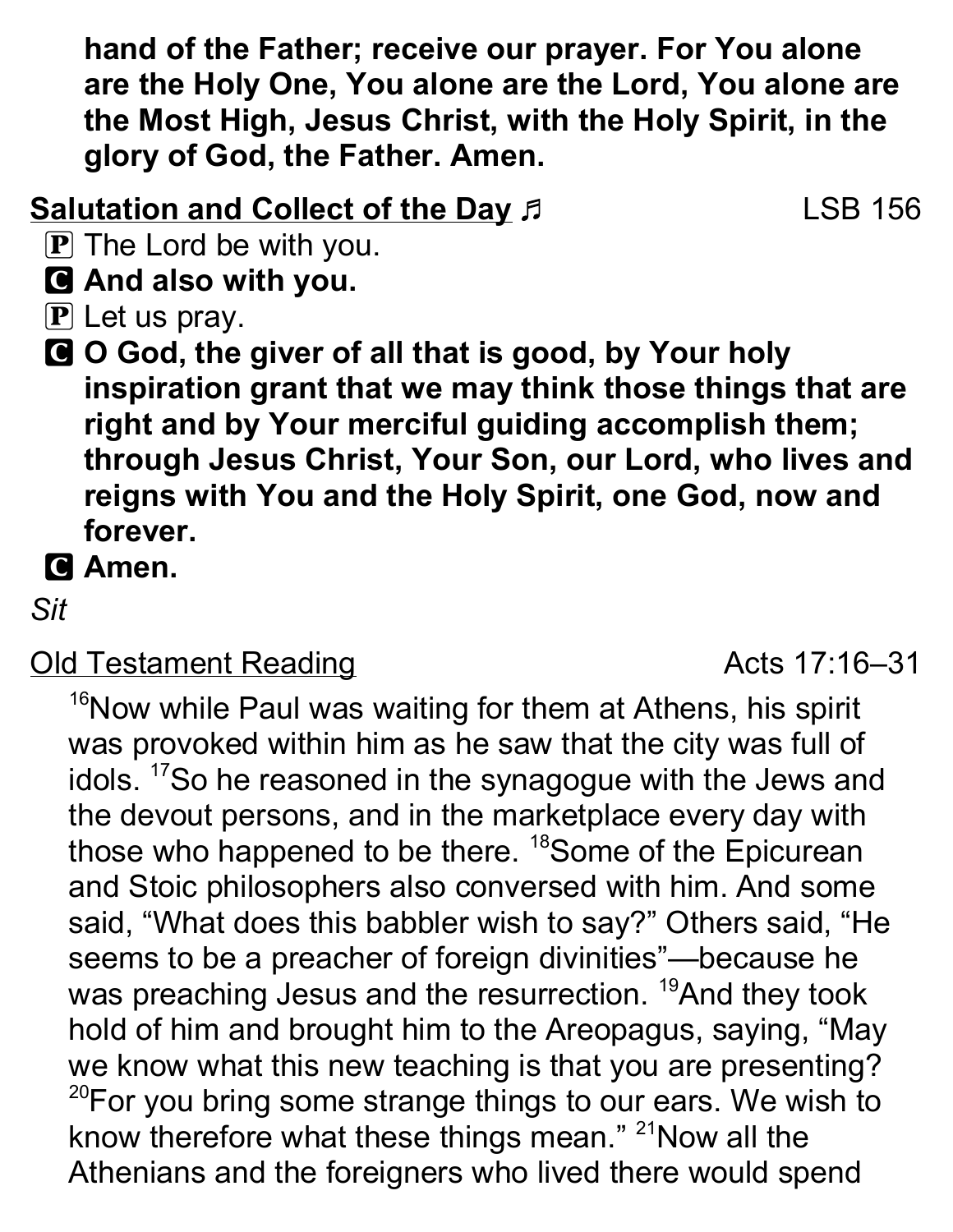their time in nothing except telling or hearing something new.  $22$ So Paul, standing in the midst of the Areopagus, said: "Men of Athens, I perceive that in every way you are very religious.  $23$ For as I passed along and observed the objects of your worship, I found also an altar with this inscription, 'To the unknown god.' What therefore you worship as unknown, this I proclaim to you. <sup>24</sup>The God who made the world and everything in it, being Lord of heaven and earth, does not live in temples made by man,  $^{25}$ nor is he served by human hands, as though he needed anything, since he himself gives to all mankind life and breath and everything. <sup>26</sup>And he made from one man every nation of mankind to live on all the face of the earth, having determined allotted periods and the boundaries of their dwelling place, <sup>27</sup>that they should seek God, in the hope that they might feel their way toward him and find him. Yet he is actually not far from each one of us,  $28$  for "In him we live and move and have our being'; as even some of your own poets have said, "'For we are indeed his offspring.'  $29$ Being then God's offspring, we ought not to think that the divine being is like gold or silver or stone, an image formed by the art and imagination of man. <sup>30</sup>The times of ignorance God overlooked, but now he commands all people everywhere to repent, <sup>31</sup>because he has fixed a day on which he will judge the world in righteousness by a man whom he has appointed; and of this he has given assurance to all by raising him from the dead."

P This is the Word of the Lord.

# **G** Thanks be to God.

Epistle Lesson 1 Peter 3:13–22

 $13$ Now who is there to harm you if you are zealous for what is good?<sup>14</sup>But even if you should suffer for righteousness' sake, you will be blessed. Have no fear of them, nor be troubled,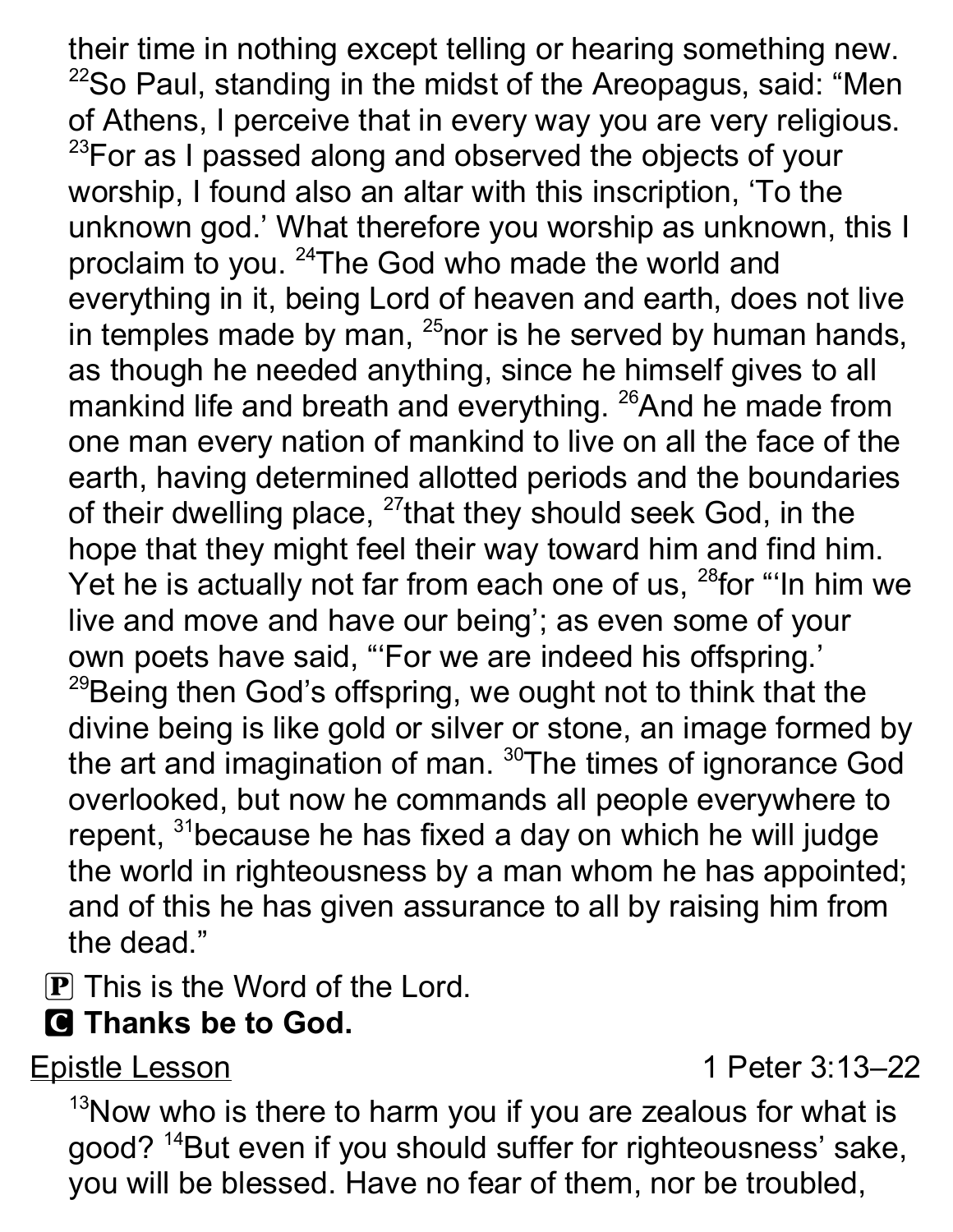<sup>15</sup>but in your hearts regard Christ the Lord as holy, always being prepared to make a defense to anyone who asks you for a reason for the hope that is in you;  $16$  yet do it with gentleness and respect, having a good conscience, so that, when you are slandered, those who revile your good behavior in Christ may be put to shame.  $17$  For it is better to suffer for doing good, if that should be God's will, than for doing evil.  $18$ For Christ also suffered once for sins, the righteous for the unrighteous, that he might bring us to God, being put to death in the flesh but made alive in the spirit, <sup>19</sup>in which he went and proclaimed to the spirits in prison, <sup>20</sup>because they formerly did not obey, when God's patience waited in the days of Noah, while the ark was being prepared, in which a few, that is, eight persons, were brought safely through water. <sup>21</sup>Baptism, which corresponds to this, now saves you, not as a removal of dirt from the body but as an appeal to God for a good conscience, through the resurrection of Jesus Christ, <sup>22</sup>who has gone into heaven and is at the right hand of God, with angels, authorities, and powers having been subjected to him.

 $\bf{P}$  This is the Word of the Lord.

C Thanks be to God.

Stand

Alleluia and Verse J. New York 1988 156

C Alleluia. Lord, to whom shall we go? You have the words of eternal life. Alleluia, alleluia.

Gospel Account John 14:15–21

**P** The Holy Gospel according to St. John the fourteenth chapter.

G Glory to You, O Lord.

 $15$ [Jesus said:] "If you love me, you will keep my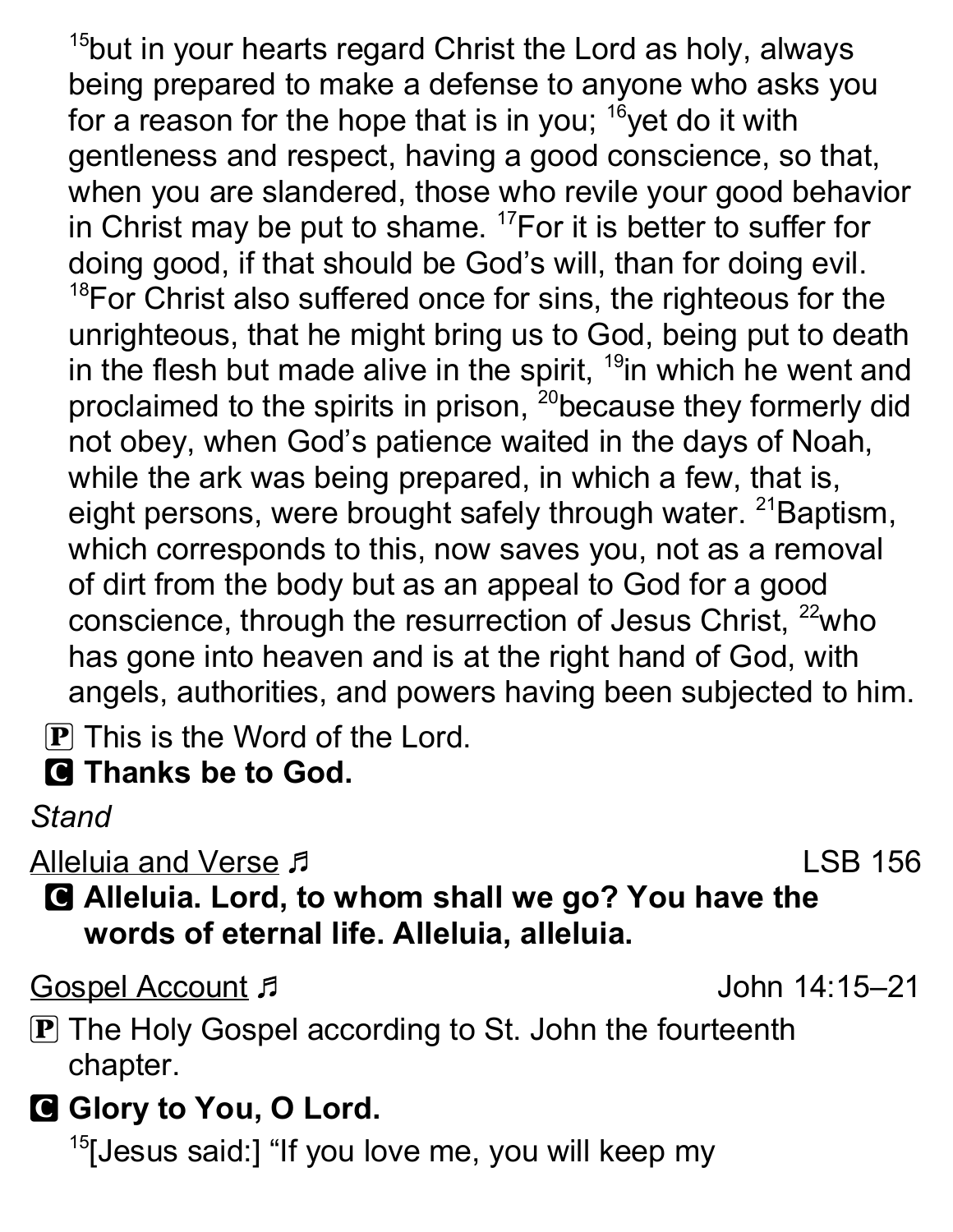commandments. <sup>16</sup>And I will ask the Father, and he will give you another Helper, to be with you forever, <sup>17</sup>even the Spirit of truth, whom the world cannot receive, because it neither sees him nor knows him. You know him, for he dwells with you and will be in you. <sup>18"</sup>I will not leave you as orphans; I will come to you. <sup>19</sup>Yet a little while and the world will see me no more, but you will see me. Because I live, you also will live. <sup>20</sup>In that day you will know that I am in my Father, and you in me, and I in you. <sup>21</sup>Whoever has my commandments and keeps them, he it is who loves me. And he who loves me will be loved by my Father, and I will love him and manifest myself to him."

**P** This is the Gospel of the Lord.

# **C** Praise to You, O Christ.

#### Sit

Hymn of the Day "O God, O Lord of Heaven and Earth" # 834 St. 1: O God, O Lord of heav'n and earth, Thy living finger never wrote That life should be an aimless mote, A deathward drift from futile birth. Thy Word meant life triumphant hurled In splendor through Thy broken world. Since light awoke and life began, Thou hast desired Thy life for man. St. 2: Our fatal will to equal Thee, Our rebel will wrought death and night. We seized and used in prideful spite Thy wondrous gift of liberty. We housed us in this house of doom, Where death had royal scope and room, Until Thy servant, Prince of Peace, Breached all its walls for our release.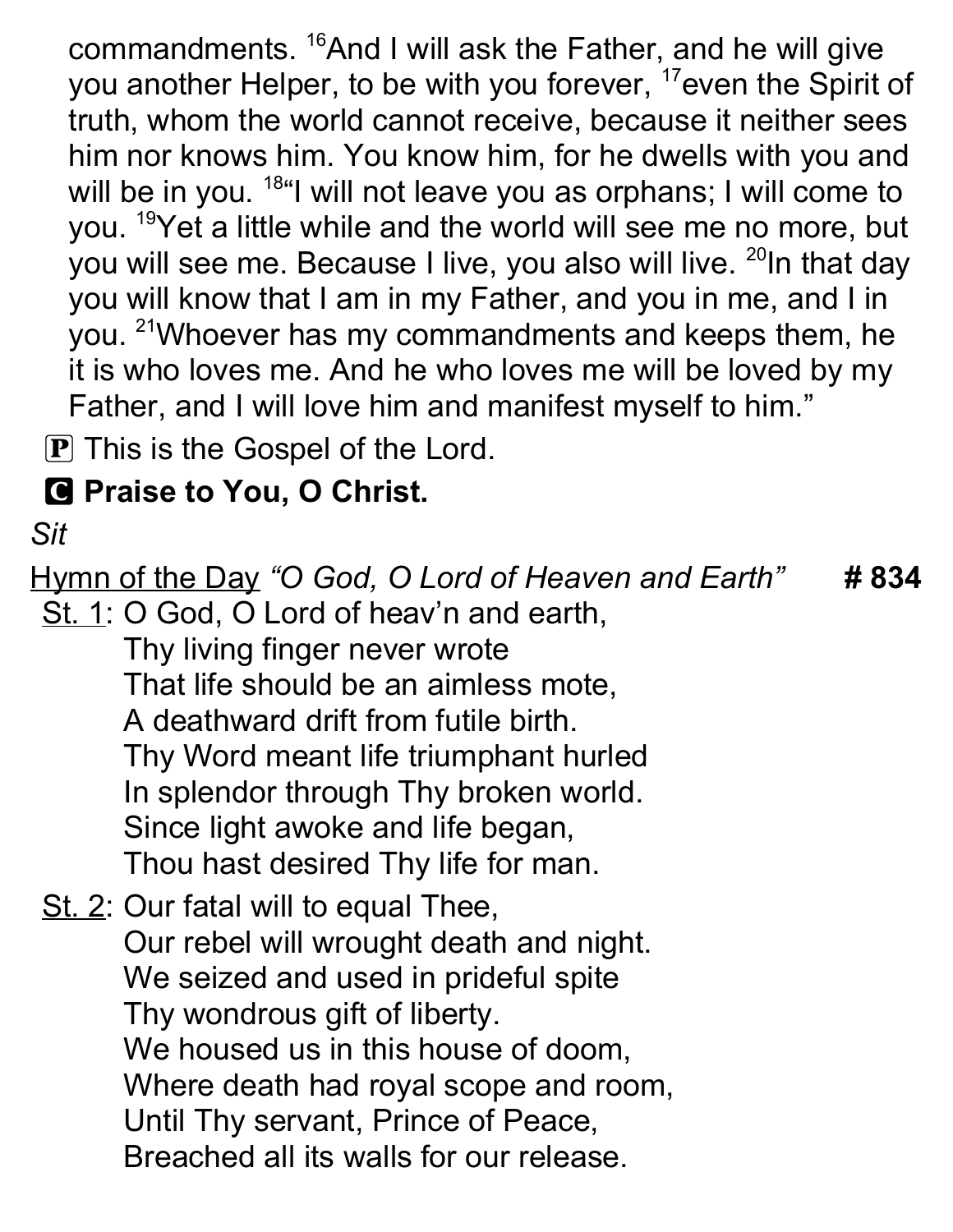St. 3: Thou camest to our hall of death, O Christ, to breathe our poisoned air, To drink for us the dark despair That strangled our reluctant breath. How beautiful the feet that trod The road that leads us back to God! How beautiful the feet that ran To bring the great good news to man!  $\triangle$ St. 4: O Spirit, who didst once restore Thy Church that it might be again The bringer of good news to men, Breathe on Thy cloven Church once more, That in these gray and latter days There may be those whose life is praise,

Each life a high doxology

To Father, Son, and unto Thee.

Sermon

#### **Stand**

Nicene Creed

**Q** I believe in one God, the Father Almighty, maker of heaven and earth and of all things visible and invisible. And in one Lord Jesus Christ,

the only-begotten Son of God, begotten of His Father before all worlds, God of God, Light of Light, very God of very God, begotten, not made, being of one substance with the Father, by whom all things were made;

who for us men and for our salvation came down from heaven and was incarnate by the Holy Spirit of the virgin Mary and was made man; and was crucified also for us under Pontius Pilate. He suffered and was buried.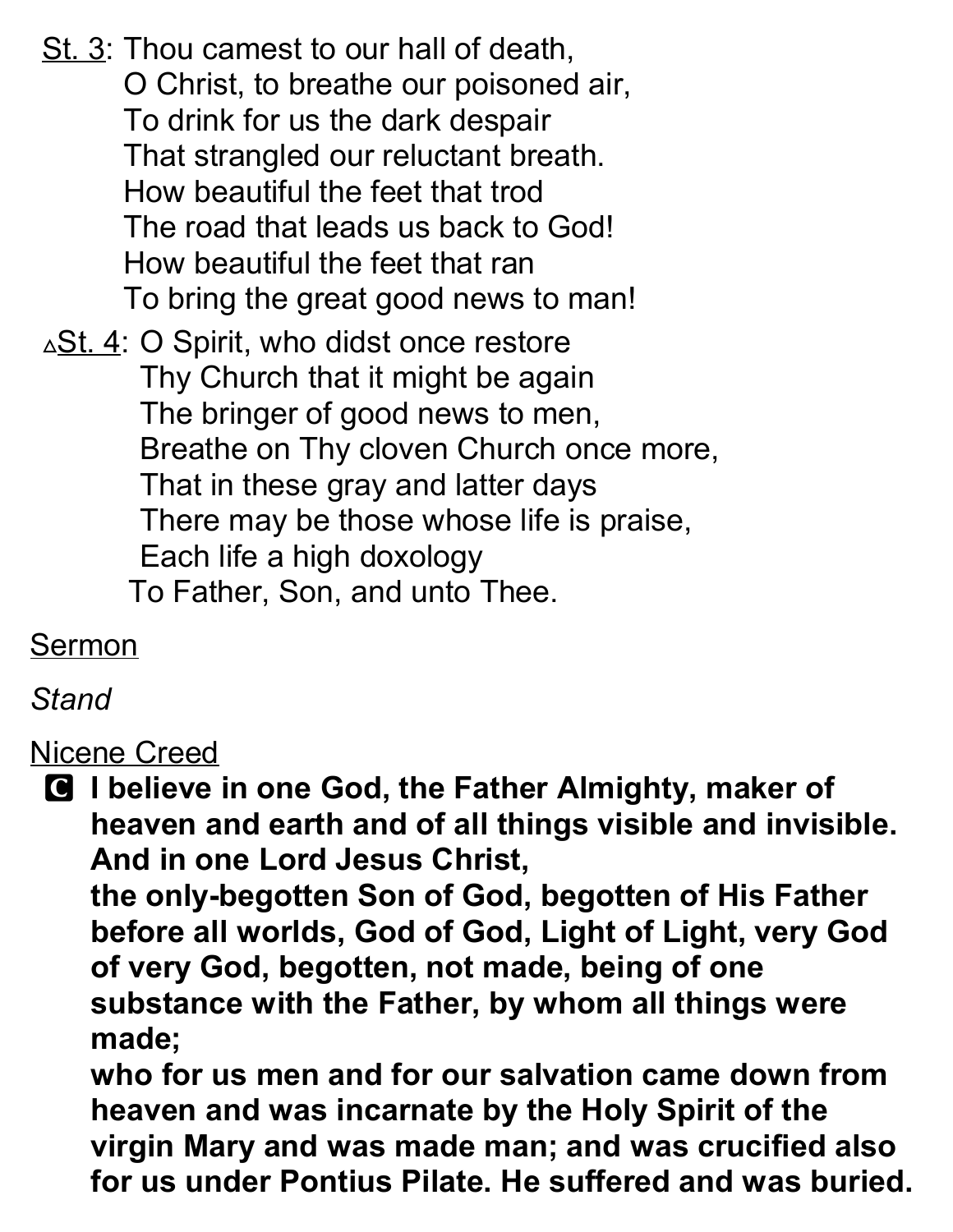And the third day He rose again according to the Scriptures and ascended into heaven and sits at the right hand of the Father. And He will come again with glory to judge both the living and the dead, whose kingdom will have no end. And I believe in the Holy Spirit, the Lord and giver of life, who proceeds from the Father and the Son,

who with the Father and the Son together is worshiped and glorified, who spoke by the prophets.

And I believe in one holy Christian and apostolic Church,

I acknowledge one Baptism for the remission of sins, and I look for the resurrection of the dead and the life  $\pm$  of the world to come. Amen.

**Prayer of the Church** 

Sit

**Offering** 

– drop your offering in the box in the narthex, mail it, use the link on the church website or the app.

# Stand

Offertory Fig. 2015 159

C What shall I render to the Lord for all His benefits to me? I will offer the sacrifice of thanksgiving and will call on the name of the Lord. I will take the cup of salvation and will call on the name of the Lord. I will pay my vows to the Lord now in the presence of all His people, in the courts of the Lord's house, in the midst of you, O Jerusalem.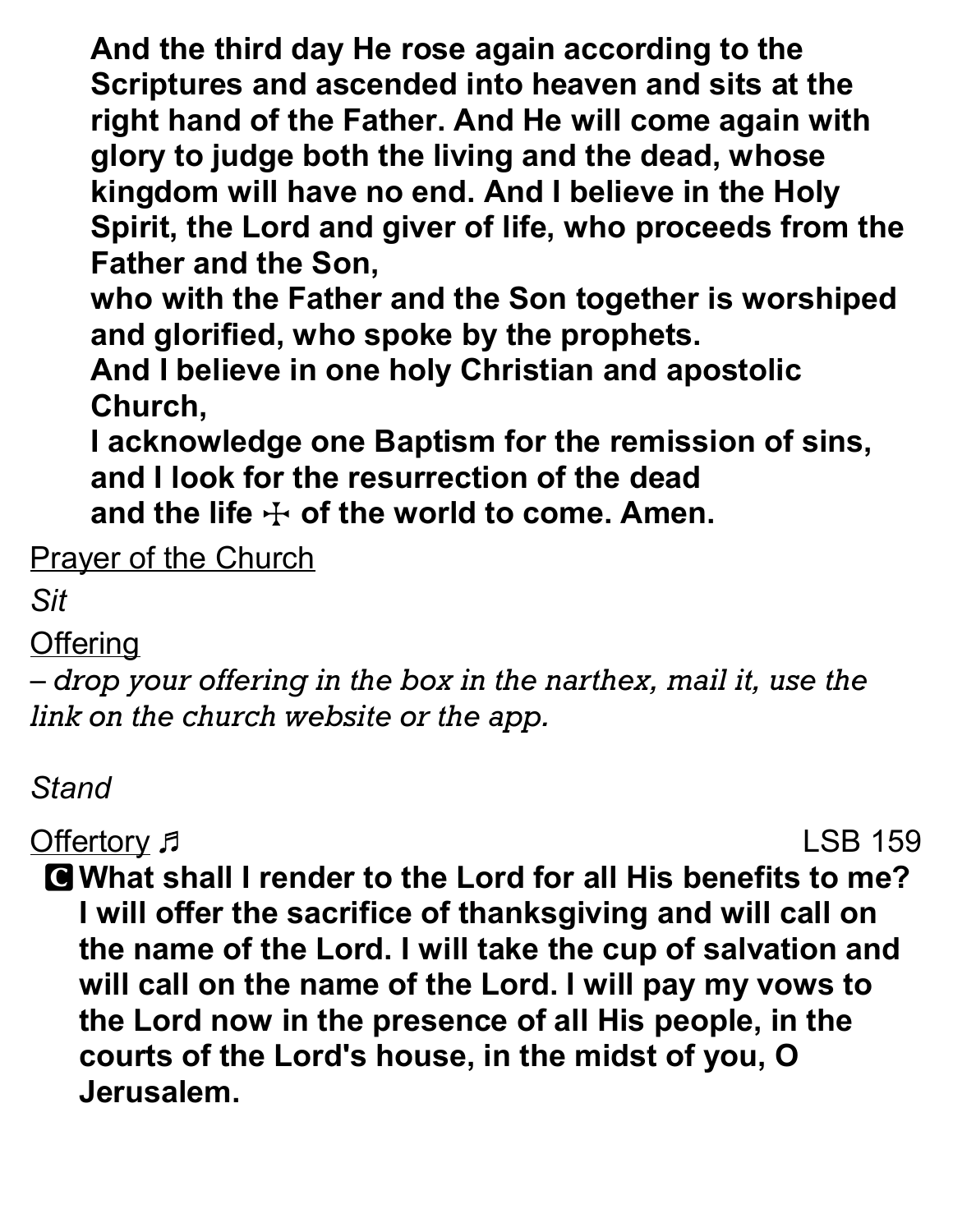## Preface  $\sqrt{5}$  LSB 160

- $\mathbf{P}$  The Lord be with you.
- C And also with you.
- $\mathbf{P}$  Lift up your hearts.
- C We lift them to the Lord.
- $\mathbf{P}$  Let us give thanks to the Lord our God.
- C It is right to give Him thanks and praise.

#### Proper Preface LSB 161

P It is truly good, right, and salutary . . . evermore praising You and saying:

## Sanctus F

C Holy, holy, holy Lord, God of pow'r and might: Heaven and earth are full of your glory. Hosanna. Hosanna. Hosanna in the highest. Blessed is He who comes in the name of the Lord. Hosanna in the highest.

#### **Prayer of Thanksgiving**

P Blessed are You, Lord of heaven and earth, for You have had mercy on those whom You created and sent Your onlybegotten Son into our flesh to bear our sin and be our Savior. With repentant joy we receive the salvation accomplished for us by the all-availing sacrifice of His body and His blood on the cross.

Gathered in the name and the remembrance of Jesus, we beg You, O Lord, to forgive, renew, and strengthen us with Your Word and Spirit. Grant us faithfully to eat His body and drink His blood as He bids us do in His own testament. Gather us together, we pray, from the ends of the earth to celebrate with all the faithful the marriage feast of the Lamb in His kingdom, which has no end. Graciously receive our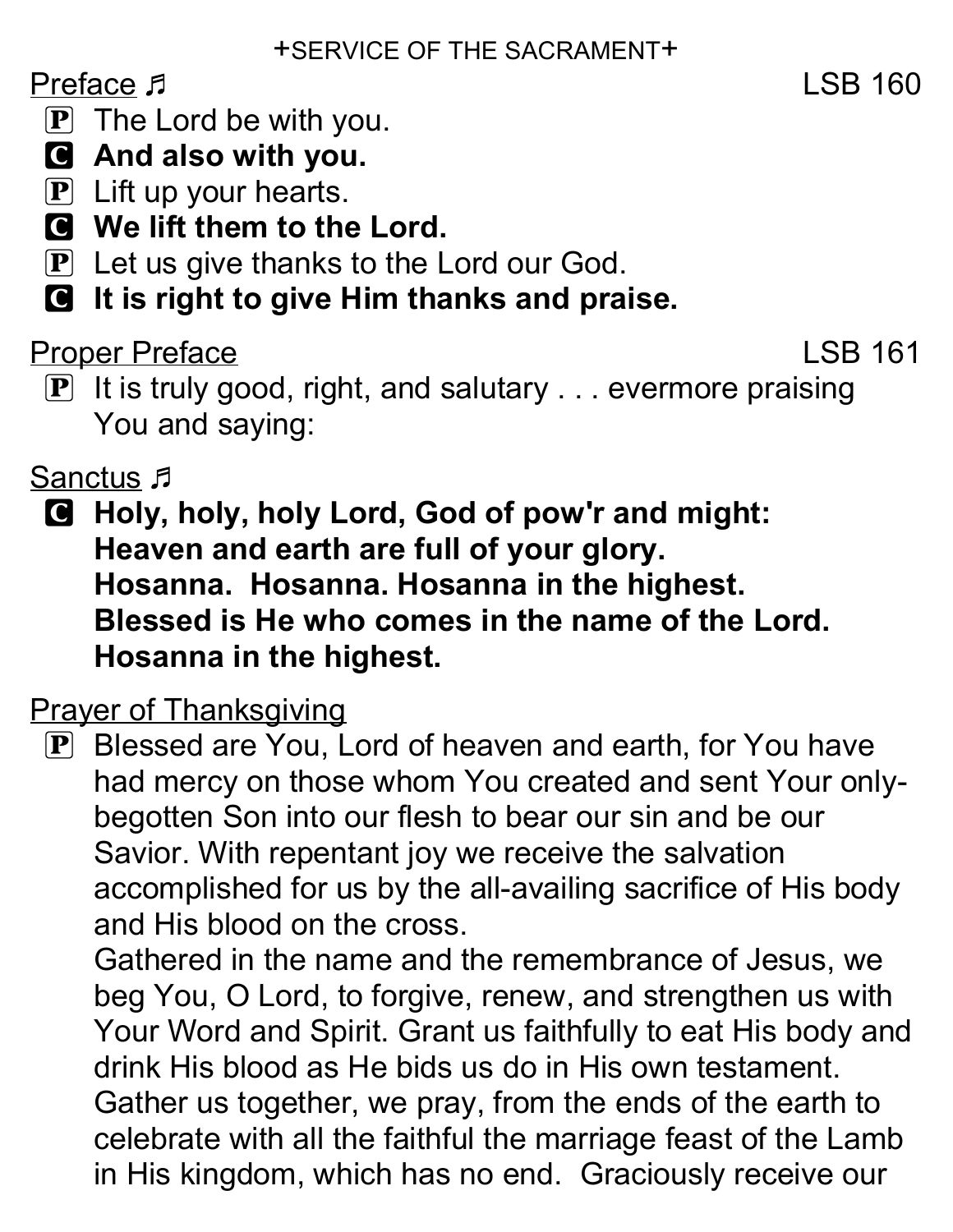prayers; deliver and preserve us. To You alone, O Father, be all glory, honor, and worship, with the Son and the Holy Spirit, one God, now and forever.

# C Amen.

## The Words of Our Lord

P Our Lord Jesus Christ, on the night when He was betrayed, took bread, and when He had given thanks, He broke it and gave it to the disciples and said: "Take, eat; this is My  $\pm$ body, which is given for you. This do in remembrance of Me." In the same way also He took the cup after supper, and when He had given thanks, He gave it to them, saying: "Drink of it, all of you; this cup is the new testament in My  $\pm$ blood, which is shed for you for the forgiveness of sins. This do, as often as you drink it, in remembrance of Me."

# Proclamation of Christ

 $\bf{P}$  As often as we eat this bread and drink this cup, we proclaim the Lord's death until He comes.

#### C Amen. Come, Lord Jesus.

 $\mathbf P$  O Lord Jesus Christ, only Son of the Father, in giving us Your body and blood to eat and to drink, You lead us to remember and confess Your holy cross and passion, Your blessed death, Your rest in the tomb, Your resurrection from the dead, Your ascension into heaven, and Your coming for the final judgment. So remember us in your kingdom and teach us to pray:

## Lord's Prayer **Lord's Prayer LSB 162**

**C** Our Father who art in heaven, hallowed be Thy name, Thy kingdom come, Thy will be done on earth as it is in heaven; give us this day our daily bread;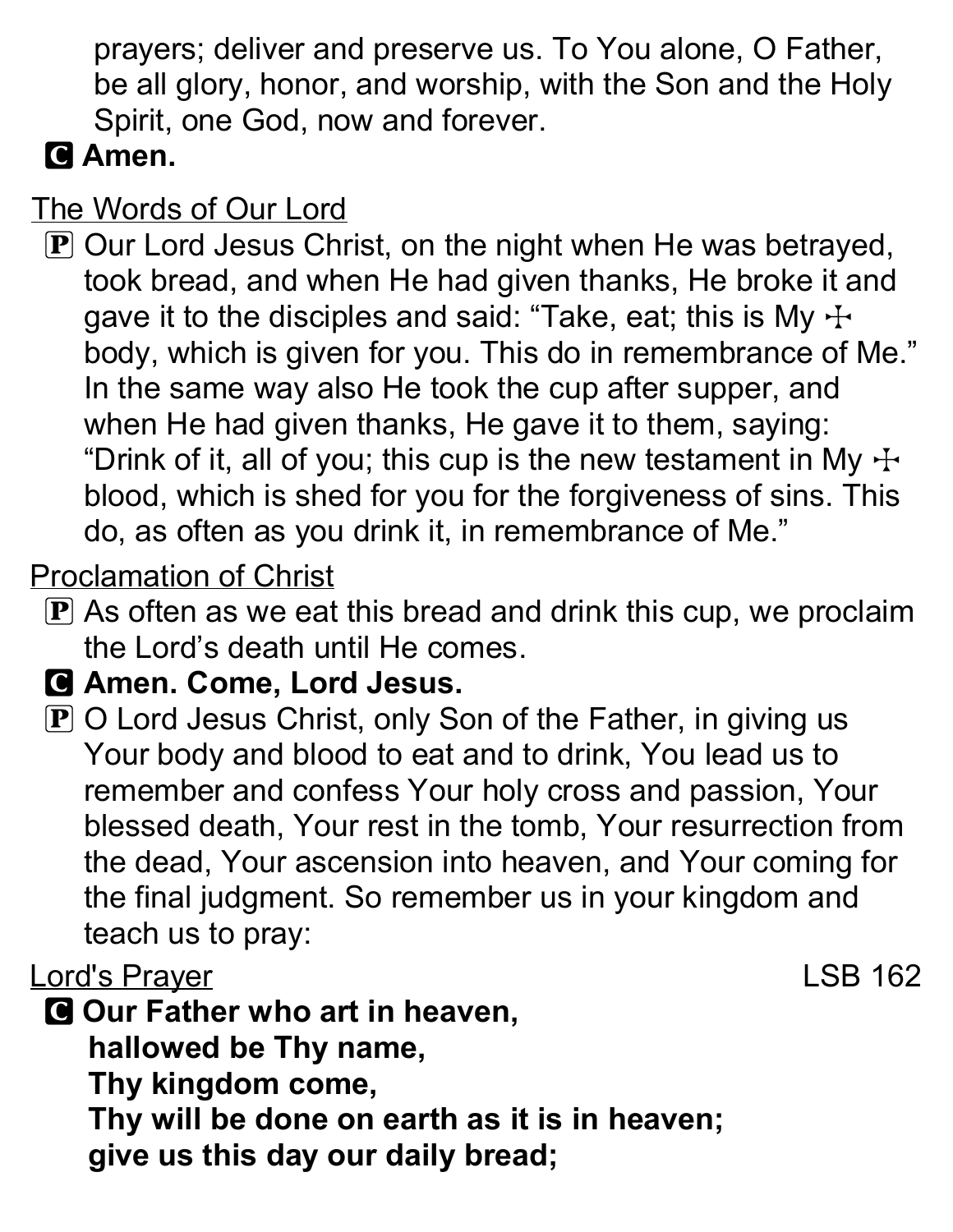and forgive us our trespasses as we forgive those who trespass against us;

and lead us not into temptation,

but deliver us from evil.

For Thine is the kingdom and the power and the glory forever and ever. Amen.

Pax Domini LSB 163

 $\mathbf P$  The peace of the Lord be with you always.

**C** Amen.

**Agnus Dei <sub>J</sub>** 

C Lamb of God, You take away the sin of the world; have mercy on us.

Lamb of God, You take away the sin of the world; have mercy on us.

Lamb of God, You take away the sin of the world; grant us peace.

Sit

Distribution "Baptismal Waters Cover Me" **#616** 

- St. 1: Baptismal waters cover me As I approach on bended knee; My Father's mercy here I plead, For grievous sins of thought and deed.
- St. 2: I look to Christ upon the tree, His body broken there for me; I lay before Him all my sin, My darkest secrets from within.
- St. 3: Lord, may Your wounded hand impart Your healing to my broken heart; Your love alone can form in me A heart that serves You joyfully.
- St. 4: From Your own mouth comes forth a word;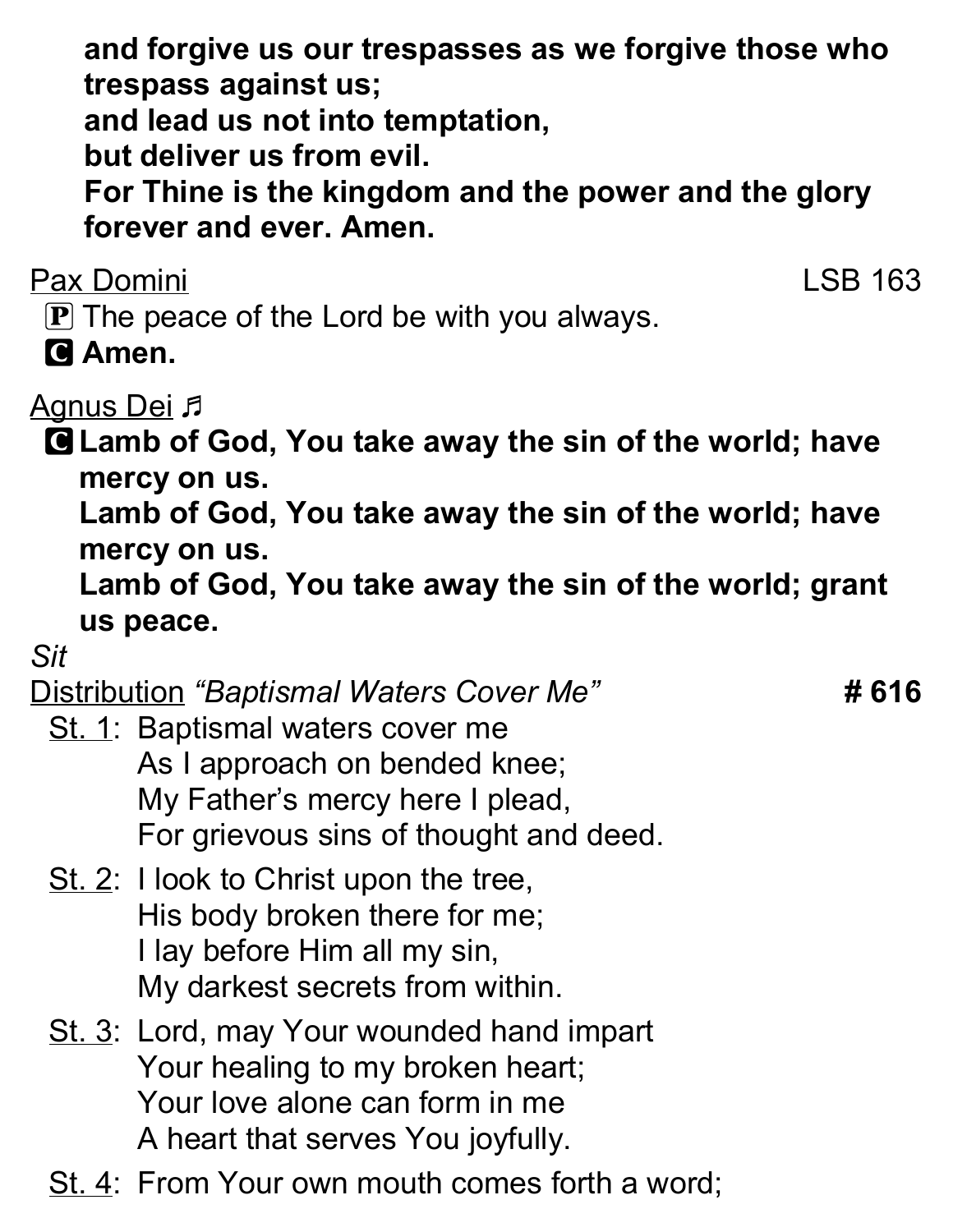Your shepherd speaks, but You are heard; Through him Your hand now stretches out, Forgiving sin, destroying doubt.

St. 5: Baptismal waters cover me; Christ's wounded hand has set me free. Held in my Father's strong embrace, With joy I praise Him for His grace.

"Your Table I Approach" **#628** 

- St. 1: Your table I approach; Dear Savior, hear my prayer. Let not an unrepentant heart Prove hurtful to me there.
- St. 2: Lord, I confess my sins And mourn their wretched bands; A contrite heart is sure to find Forgiveness at Your hands.
- St. 3: Your body and Your blood, Once slain and shed for me, Are taken at Your table, Lord, In blest reality.
- St. 4: Search not how this takes place, This wondrous mystery; God can accomplish vastly more Than what we think could be.
- St. 5: O grant, most blessèd Lord, That earth and hell combined May not about this sacrament Raise doubt within my mind.
- St. 6: Oh, may I never fail To thank You day and night For Your true body and true blood,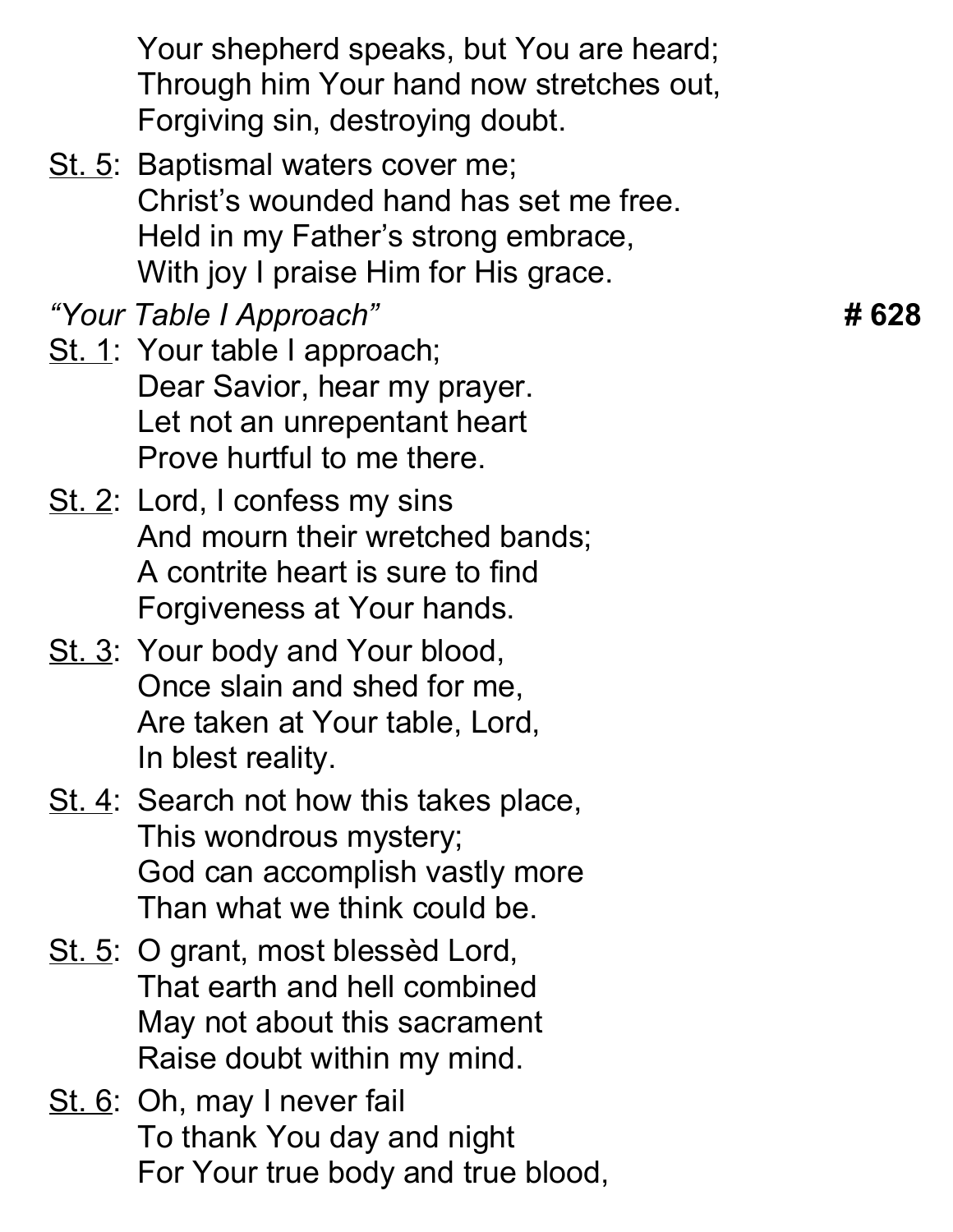O God, my peace and light. "Lord Jesus Christ, We Humbly Pray" # **623** St. 1: Lord Jesus Christ, we humbly pray That we may feast on You today; Beneath these forms of bread and wine Enrich us with Your grace divine. St. 2: Give us, who share this wondrous food, Your body broken and Your blood, The grateful peace of sins forgiv'n, The certain joys of heirs of heav'n. St. 3: By faith Your Word has made us bold To seize the gift of love retold; All that You are we here receive, And all we are to You we give. St. 4: One bread, one cup, one body, we, Rejoicing in our unity, Proclaim Your love until You come To bring Your scattered loved ones home. St. 5: Lord Jesus Christ, we humbly pray: O keep us steadfast till that day When each will be Your welcomed guest In heaven's high and holy feast. "Jesus Comes Today with Healing" #620 St. 1: Jesus comes today with healing, Knocking at my door, appealing, Off'ring pardon, grace, and peace. He Himself makes preparation, And I hear His invitation: "Come and taste the blessèd feast." St. 2: Christ Himself, the priest presiding, Yet in bread and wine abiding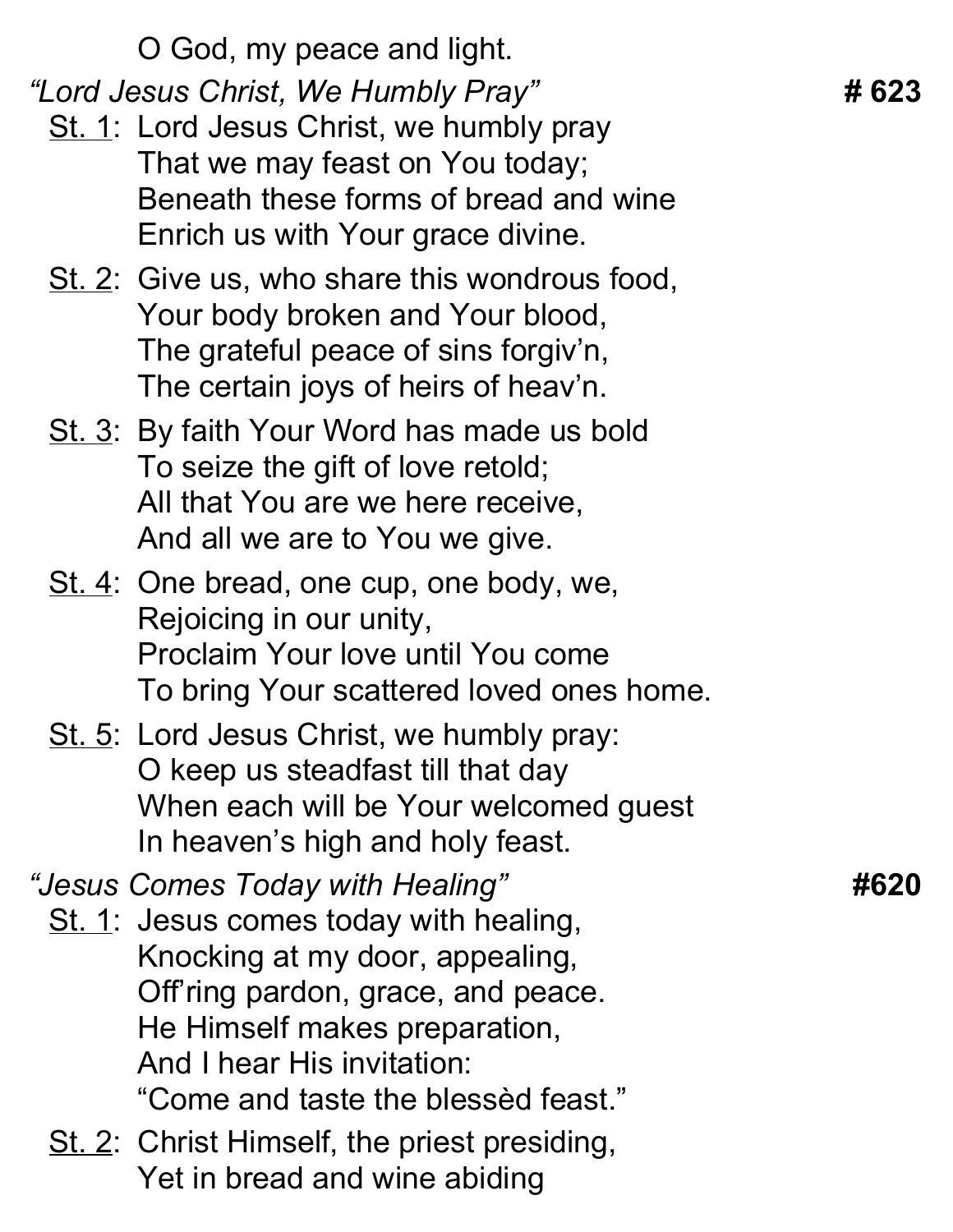In this holy sacrament, Gives the bread of life, once broken, And the cup, the precious token Of His sacred covenant.

- St. 3: Under bread and wine, though lowly, I receive the Savior holy, Blood and body, giv'n for me, Very Lamb of God from heaven, Who to bitter death was given, Hung upon the cursèd tree.
- St. 4: God descends with heav'nly power, Gives Himself to me this hour In this ordinary sign. On my tongue His pledge receiving, I accept His grace, believing That I taste His love divine.
- St. 5: Let me praise God's boundless favor, Whose own feast of love I savor, Bidden by His gracious call. Wedding garments He provides me, With a robe of white He hides me, Fits me for the royal hall.
- St. 6: Now have I found consolation, Comfort in my tribulation, Balm to heal the troubled soul. God, my shield from ev'ry terror, Cleanses me from sin and error, Makes my wounded spirit whole.

Stand

Post-Communion Canticle F C Thank the Lord and sing His praise; tell ev'ryone what He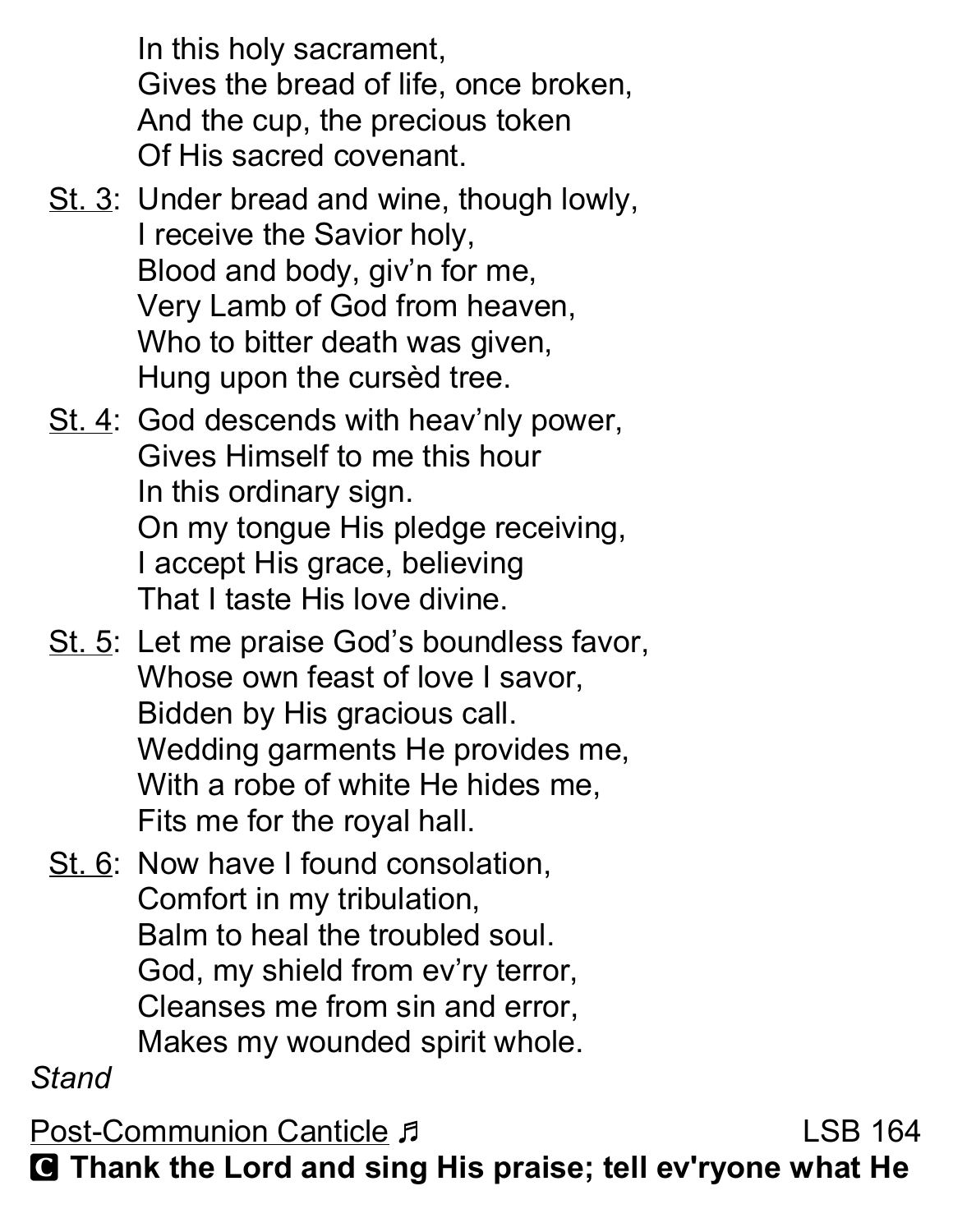#### has done. Let all who seek the Lord rejoice and proudly bear His name. He recalls His promises and leads His people forth in joy with shouts of thanksgiving. Alleluia, alleluia.

Blessing of the Children of the Congregation

Post-Communion Collect

P Let us pray. . . through Jesus Christ, Your Son, our Lord, who lives and reigns with You and the Holy Spirit, one God, now and forever.

**C** Amen.

**Benediction** 

 $\bf{P}$  The Lord bless you and keep you.

The Lord make His face shine on you and be gracious to you.

The Lord look upon you with favor and give you peace.

# **G** Amen.

#### Hymn "Praise the One Who Breaks the Darkness" **#849**

St. 1: Praise the One who breaks the darkness With a liberating light; Praise the One who frees the pris'ners, Turning blindness into sight. Praise the One who preached the Gospel, Healing ev'ry dread disease, Calming storms, and feeding thousands With the very Bread of peace.

St. 2: Praise the One who blessed the children With a strong, yet gentle, word; Praise the One who drove out demons With the piercing, two-edged sword. Praise the One who brings cool water To the desert's burning sand;